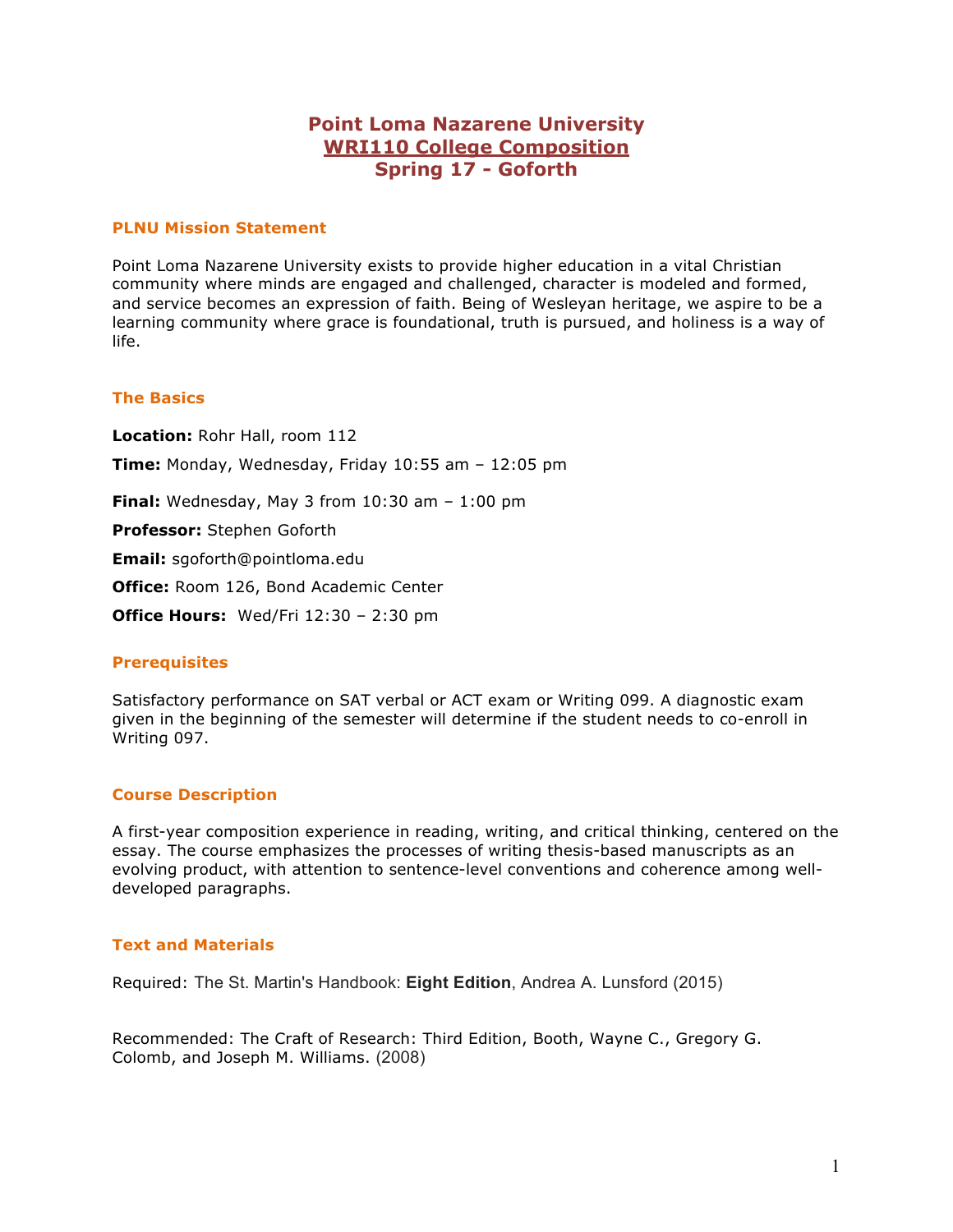Articles and links will be posted on Canvas related to our discussions throughout the semester. You will be responsible for knowing the material for tests and completing any assignments given out any day you miss. If you miss an in-class exercise for an unexcused absence, you will be given a zero. There are no makeups for in-class work you miss unless you have an excused absence (either school excused or a doctor's excuse).

# **Grading**

Breakdown of Grading Percentages:

#### **Three "Short" Papers**

*(3,200-3,600 words or 13-15 pages of 3 drafted essays, approx. 4-5 pages each)*

| Diversity Paper        | 5%  |
|------------------------|-----|
| <b>Short Argument</b>  | 10% |
| Short non-Argument     | 10% |
| <b>Writing Process</b> | 10% |
|                        |     |

35%

#### **Term Essay**

(i.e., "the Big Paper")

| Thesis statement<br>Outline against<br>Outline<br><b>Writing Process</b><br>Big Paper | 2%<br>$1\%$<br>5%<br>10% | 12% (2,400-3,000 words or approx. 10-12 pages, MLA style) |
|---------------------------------------------------------------------------------------|--------------------------|-----------------------------------------------------------|
|                                                                                       | 30 <sub>%</sub>          |                                                           |

# **Tests**

*(in-class essays in response to a reading)*

| Midterm | 5%  |
|---------|-----|
| Final   | 10% |
|         | 15% |

## **Miscellaneous**

| Attendance        | 5% |
|-------------------|----|
| Quizzes/exercises | 5% |

Your final grade will be computed based on the following scale:

| A  | $90 - 100\%$ |
|----|--------------|
| в  | 80 - 89%     |
| C  | $70 - 79%$   |
| D  | $60 - 69\%$  |
| F. | Below - 60%  |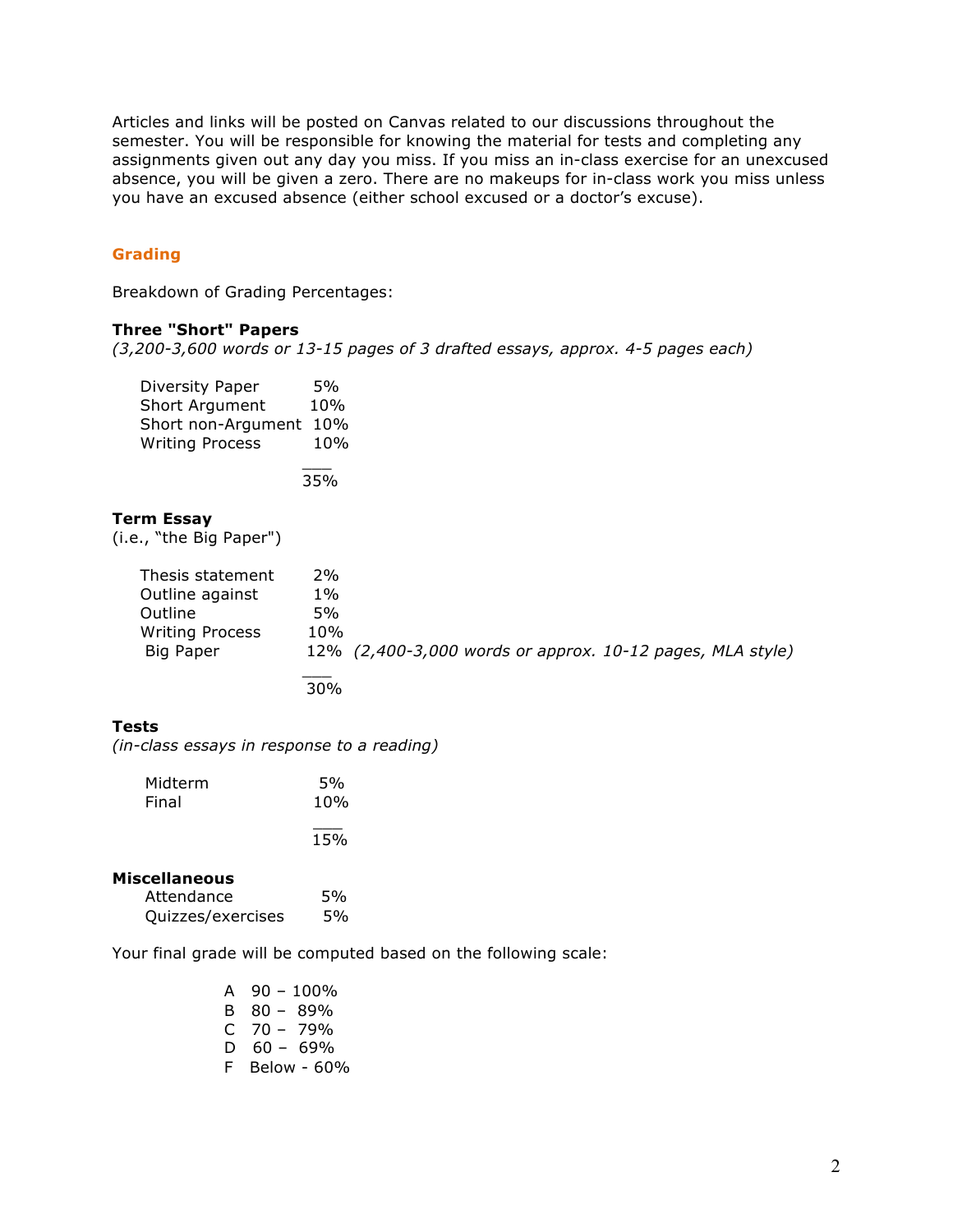Here are the standards for specific letter grades:

- $A = Substantially error-free$
- $B =$  Solid effort; only minor editing errors
- $C =$  Average work; needs some reorganization and rewrite
- D = Multiple errors; needs major rewrite
- $F =$  Gross factual errors; unsuitable for publication
- 0 = Missed deadline; ignored assignment

#### **Class Learning Outcomes**

Students will:

1. Apply (application) English language conventions in various genres of academic writing.

2. Demonstrate (application) knowledge of the stages of the writing process in academic writing: planning, drafting, organizing, composing, revising, and editing.

3. Evaluate (analysis) and utilize rhetorical modes of organization to create written compositions.

4. Evaluate (analysis) online sources of information for valid authority and expertise.

5. Apply (application) documentation formats to cite research in written compositions.

6. Analyze (analysis) texts to determine point-of-view, differing perspectives, tone, purpose, audience, and theme.

## **Writing Requirements**

#### **Course Writing**

Over the course of the semester, you will complete three or four short essays or arguments of 5-6 pages each (approximately 250 words per page in Times New Roman size 12 font or 280 words per page in Ariel size 12 font) in conjunction with the course reading. Each of these essays will require you to combine the skills you are learning of critical thinking and writing. As we move forward, each paper will count for a greater percentage of your final grade. Consider all course work public discourse.

#### **Term Essay**

Your final essay will be a 12 to 15 page (approximately 250 words per page in Times New Roman size 12 font or 280 words per page in Ariel size 12 font) documented research study. This study may draw on your previous work with the subject matter and must be completed in proper MLA format. This paper is a more fully developed and articulated argument documented with bibliographical and citation apparatus and may be a more fully developed version of one of your shorter arguments. The topic must be approved and the writing must be original, representing your own research, reading, thinking, and writing. You will present in a speech to the class the highlights of your research process and findings during our final class meetings.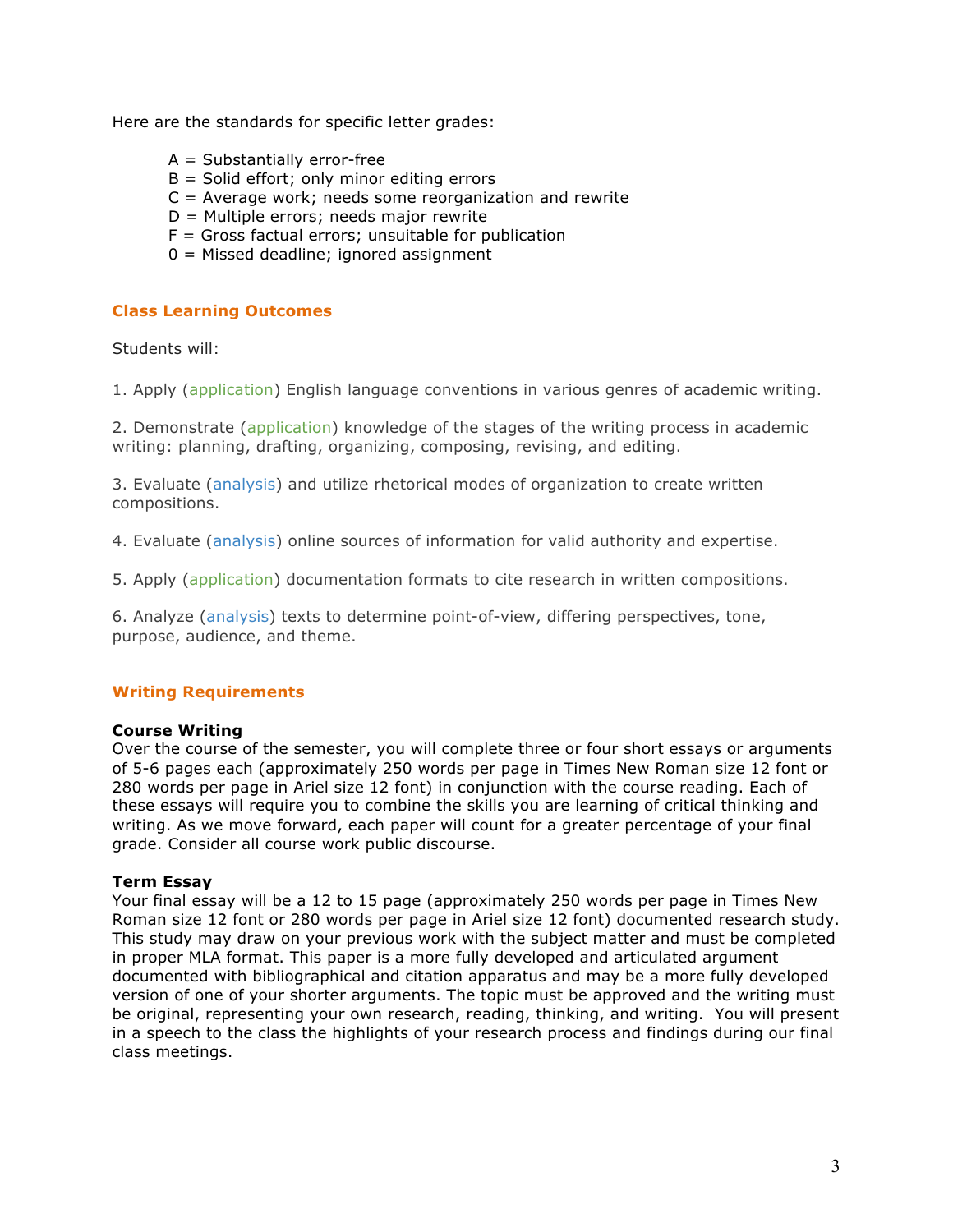### **Attendance**

Missing a class means losing points for attendance, participation and in class work. If you must miss a class for a valid reason (illness, family emergency, school activity, etc.) then documentation will be required.

If you miss an in-class exercise for an unexcused absence, you will be given a zero. There are no makeups for in-class work you miss unless you have an excused absence (either school excused or a doctor's excuse).

Tardiness disrupts the class environment and hinders your own learning. If you arrive after the role has been sent around for everyone to sign in, you'll be docked half of an absence. You will also lose half credit for class attendance any day you leave early.

Articles and links will be posted on Canvas related to our discussions throughout the semester. You will be responsible for knowing the material for tests and completing any assignments given out any day you miss.

Please read the Class Attendance section of your PLNU Catalog, carefully. If students miss more than 10% of class meetings (approx. 4 for a MWF course and 3 classes for a TTH course), faculty members may file a written report which may result in de-enrollment from the course. If you miss more than 20% of class meetings (approx. 8 for a MWF course and 6 classes for a TTH course), you may be de-enrolled without notice. De-enrollment may have serious consequences on residence, athletic, and scholarship requirements; it may also necessitate a reduction or loss in your financial aid.

#### **Resources**

## **The Writer's Studio**

A diagnostic exam given in the beginning of the semester will determine if the student needs to co-enroll in WRI 097, a Writing Skills Tutorial held in the Writers' Studio. If this is required, you will attend an introductory session to the Studio the third week of classes. During that session you will sign-up for a time to work with a tutor once-a-week throughout the semester in a series of intensive one-on-one meetings. Together, you will work on the writing assignments given in this writing course.

The diagnostic essay exam given the first week of the semester and the final exam focus on vocation. Vocation in this context includes your career path as well as the significant choices you make to live out God's call on your life. You will be given a variety of essays to help challenge and inspire you as you consider what God's call is for you.

The fee for WRI 097 is \$150.00 which replaces a 3 unit, not-for-college credit, \$2,600.00 course your score would have previously required you to take. *Failure to complete WRI 097 will result in a failing grade in WRI 110.*

#### **The Tutorial Center**

The PLNU Tutorial Center is available free of charge for all current, undergraduate PLNU students. It offers tutoring for most subjects, as well as for general help with paper editing, study skills, etc. The Tutorial Center is located on the south end of Bond Academic Center, next to the Study Abroad offices. The Tutorial Center is open Monday-Thursday from 8:00 am until 9:00 pm and Friday from 8:00 am until 3:00 pm. Please note that the Tutorial Center is closed from 9:30-10:30 am, Monday, Wednesday and Friday, and 5:00-6:00 pm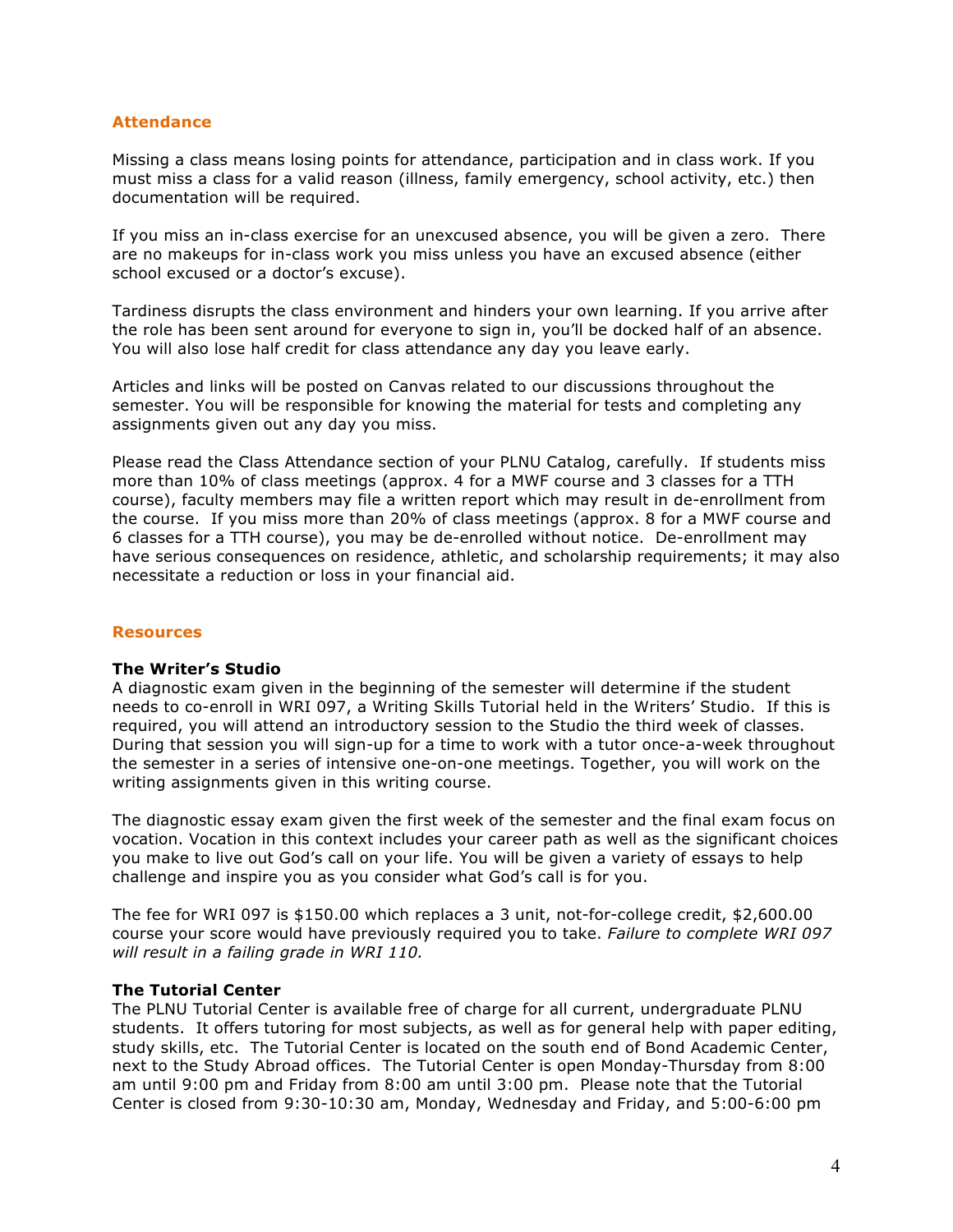every evening. Tutoring is available by appointment only, and appointments must be made at least one day in advance. Appointments may be arranged in person at the Tutorial Center, over the phone at (619) 849 2593, or via email at TutorialServices@pointloma.edu.

### **Participation**

This course requires your active involvement. If you want to learn as much as possible, you should come to class ready to initiate ideas, share relevant experiences, reflect on what others say, and discuss the readings, videos, etc. Strive to see other points of view and consider them critically. As a member of this class you are expected to be respectful toward others and their views, even when they radically oppose your beliefs. Listen respectfully to others but don't shy away from expressing your own ideas. Don't be afraid to wade in and soak up all you can.

I'll be asking your opinion on some controversial issues. I don't want you to simply reflect back what you believe I already think. I want to hear your own opinion. Be ready to not only explain but defend your positions.

### **Attendance**

Missing a class means losing points for attendance, participation and in class work. If you must miss a class for a valid reason (illness, family emergency, school activity etc) then documentation will be required.

Tardiness disrupts the class environment and hinders your own learning. If you arrive after the role has been sent around for everyone to sign in, you'll be docked half of an absence. You will also lose half credit for class attendance any day you leave early.

Please read the Class Attendance section of your PLNU Catalog, carefully. If students miss more than 10% of class meetings (approx. 4 for a MWF course and 3 classes for a TTH course), faculty members may file a written report which may result in de-enrollment from the course. If you miss more than 20% of class meetings (approx. 8 for a MWF course and 6 classes for a TTH course), you may be de-enrolled without notice. De-enrollment may have serious consequences on residence, athletic, and scholarship requirements; it may also necessitate a reduction or loss in your financial aid.

Articles and links will be posted on Canvas related to our discussions throughout the semester. You will be responsible for knowing the material for tests and completing any assignments given out any day you miss. If you miss an in-class exercise for an unexcused absence, you will be given a zero. These quizzes and exercises cannot be made up.

Attendance is vital to your success in this class both because of the quizzes you will need to take and the fact that the class discussion will lead to both potential essay topics as well as questions for the final exam.

## **LJML Departmental Mission Statement**

Welcome to the Department of Literature, Journalism and Modern Languages. Embodying the core values of a Christian liberal arts education in the Wesleyan theological tradition, and focusing on the power of language and story to shape us and our world, the LJML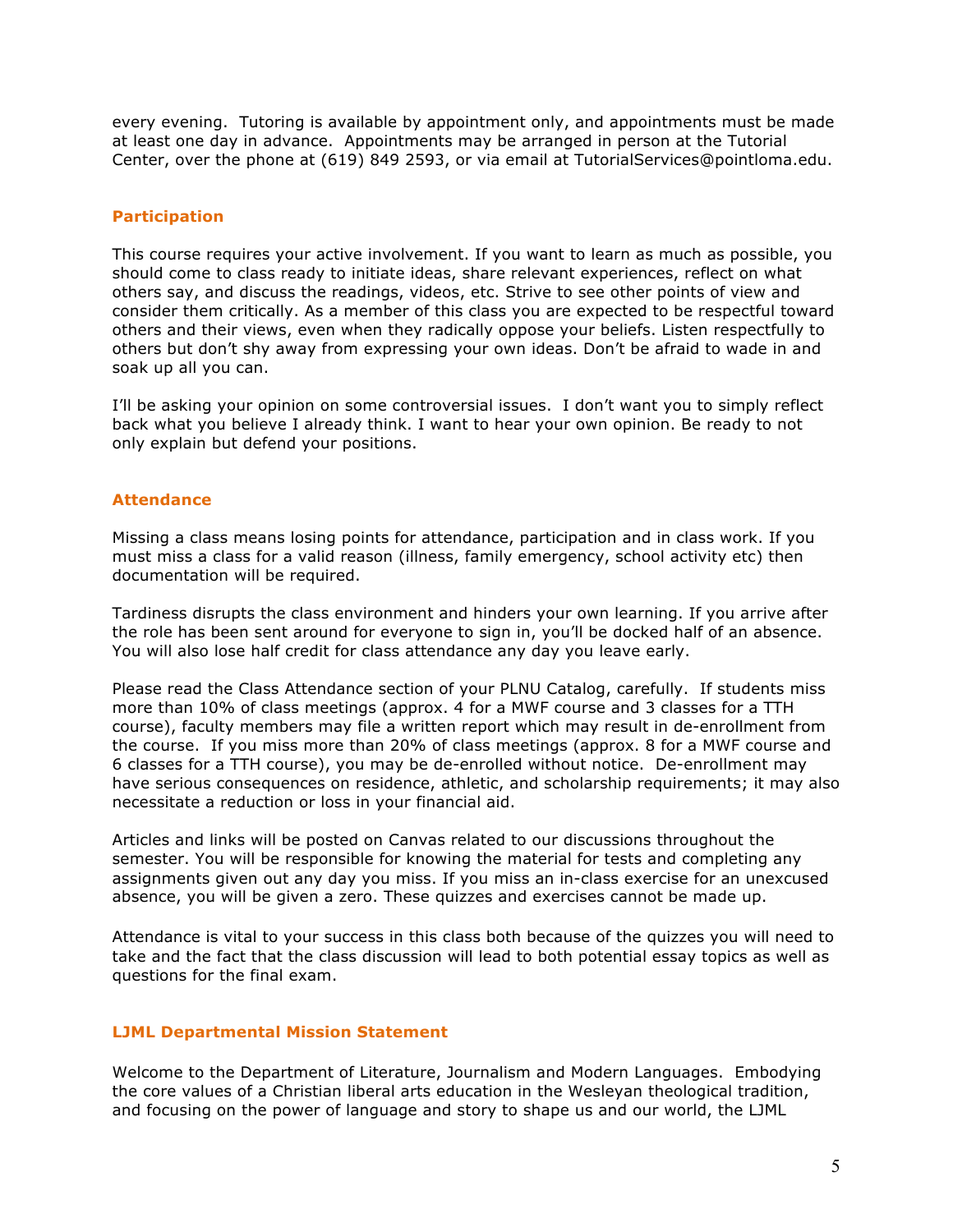Department and programs will provide students with knowledge, skills, and experiences to equip them to understand, interpret, analyze, evaluate, and create texts as linguistic and/or artistic expressions of diverse human experiences. We value reading, writing, researching, speaking, and discussing as profound means of participating in the redemptive work of God in all of creation. The following document will provide you with the information sources and information guidelines to University and Departmental policies that apply to all courses taken in this Department.

# **FERPA (Family Educational rights and Privacy Act)**

In compliance with federal law, neither PLNU student ID nor social security number should be used in publically posted grades or returned sets of assignments without student written permission. This class will meet the federal requirements by (each faculty member choose one strategy to use: distributing all grades and papers individually; requesting and filing written student permission; or assigning each student a unique class ID number not identifiable on the alphabetic roster.). Also in compliance with FERPA, you will be the only person given information about your progress in this class unless you have designated others to receive it in the "Information Release" section of the student portal. See Policy Statements in the undergrad student catalog.

# **Academic Honesty**

The Point Loma Nazarene University community holds the highest standards of honesty and integrity in all aspects of university life. Any violation of the university's commitment is a serious affront to the very nature of Point Loma's mission and purpose.

Violations of academic honesty include cheating, plagiarism, falsification, aiding academic dishonesty, and malicious interference.

**Cheating** is the use of unauthorized assistance that results in an unfair advantage over other students. It includes but is not limited to: Bringing and/or using unauthorized notes, technology or other study aids during an examination; looking at other students' work during an exam or in an assignment where collaboration is not allowed; attempting to communicate with other students in order to get help during an exam or in an assignment where collaboration is not allowed; obtaining an examination prior to its administration; allowing another person to do one's work and submitting it as one's own; submitting work done in one class for credit in another without the instructor's permission.

**Plagiarism** is the use of an idea, phrase or other materials from a source without proper acknowledgment of that source. It includes but is not limited to: The use of an idea, phrase, or other materials from a source without proper acknowledgment of that specific source in a work for which the student claims authorship; the misrepresentation and/or use of sources used in a work for which the student claims authorship; the use of papers purchased online as all or part of an assignment for which the student claims authorship; submitting written work, such as laboratory reports, computer programs, or papers, which have been copied from the work of other students, with or without their knowledge and consent.

**Falsification** is the alteration of information or forging of signatures on academic forms or documents. It includes but is not limited to: using improper methods of collecting or generating data and presenting them as legitimate; altering graded work and submitting it for re-grading; falsifying information on official academic documents such as drop/add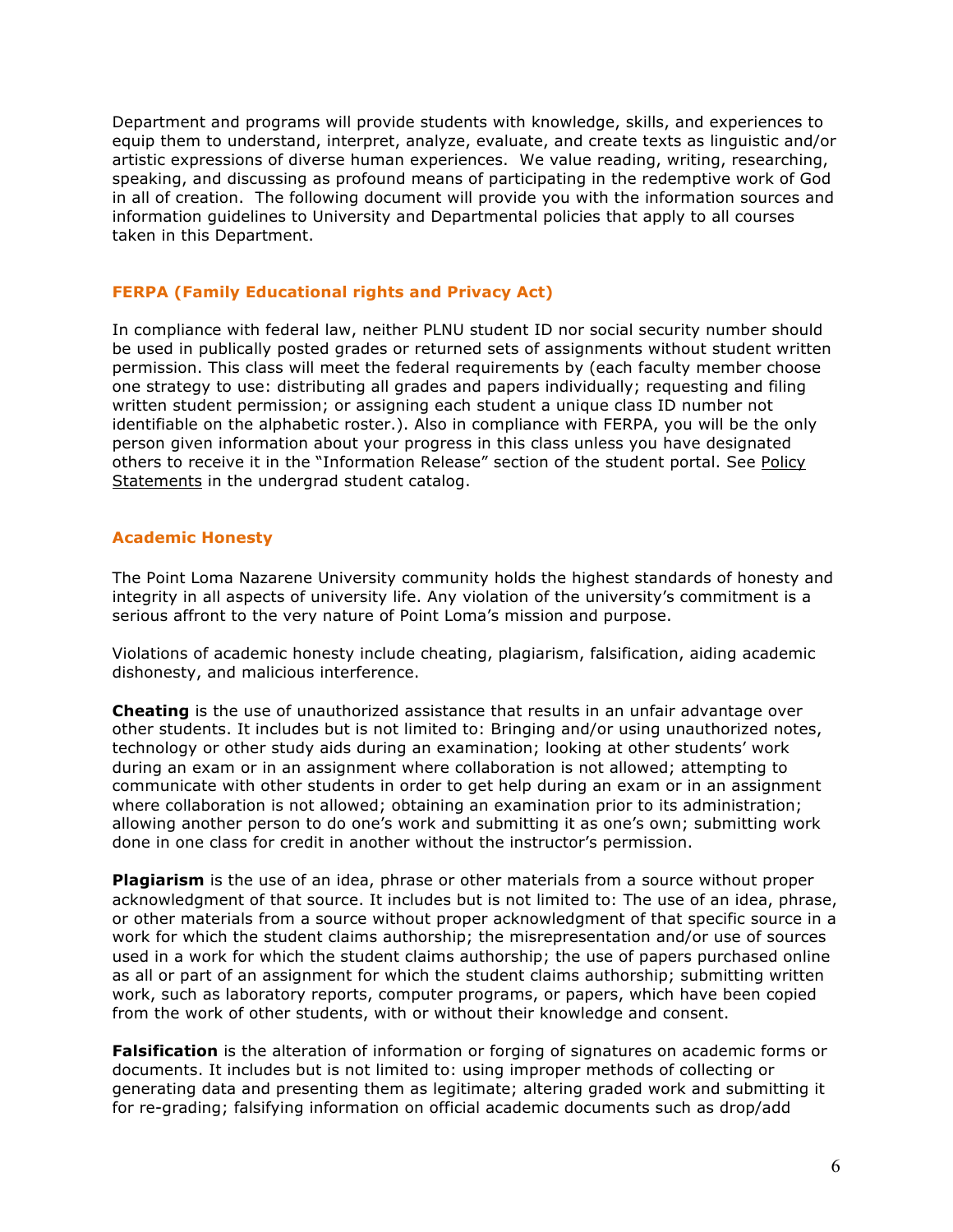forms, incomplete forms, petitions, recommendations, letters of permission, transcripts or any other university document; misrepresenting oneself or one's status in the university.

**Aiding academic dishonesty** is assisting another person in violating the standards of academic honesty. It includes but is not limited to: Allowing other students to look at one's own work during an exam or in an assignment where collaboration is not allowed; providing information, material, or assistance to another person knowing that it may be used in violation of academic honesty policies; providing false information in connection with any academic honesty inquiry.

**Malicious intent** is misuse of academic resources or interference with the legitimate academic work of other students. It includes but is not limited to: removing books, journals or pages of these from the library without formal checkout; hiding library materials; refusing to return reserve readings to the library; damaging or destroying the projects, lab or studio work or other academic product of fellow students.

A student remains responsible for the academic honesty of work submitted in PLNU courses and the consequences of academic dishonesty beyond receipt of the final grade in the class and beyond the awarding of the diploma. Ignorance of these catalog policies will not be considered a valid excuse or defense. Students may not withdraw from a course as a response to a consequence.

### **Response Procedure**

The following response procedure is recommended to faculty who discover a violation of academic honesty:

**1. Fact-finding:** The faculty member should attempt to speak or otherwise communicate informally with the student as a first step.

**2. Communication of Consequence:** Once the violation is discovered, the instructor should send a written communication to the student regarding the incident and the consequences. Instructors can give students an "F" on a specific assignment or an "F" in the course as a consequence of violations of academic honesty.

**3. Internal Communication:** The instructor should send a report of the incident to the department chair or school dean, the college dean, the Vice President for Student Development and the Vice Provost for Academic Administration. The report should include a description of the violation, the action taken, and evidence of the violation. The official record of the incident is maintained by the Office of the Vice President for Student Development.

**4. Further action:** Prior instances of misconduct under this or other student conduct policies should be considered in determining disciplinary action for a present violation. As the Vice President for Student Development and the appropriate college dean consult, if additional action seems necessary it would be taken after consultation with the reporting instructor and communicated in writing to the student. Depending upon the seriousness of the incident or pattern of incidents, further actions can include probation, suspension or expulsion.

## **Appeal Procedure**

The following appeal procedure should be used by a student who wishes to appeal consequences associated with a finding of academic dishonesty: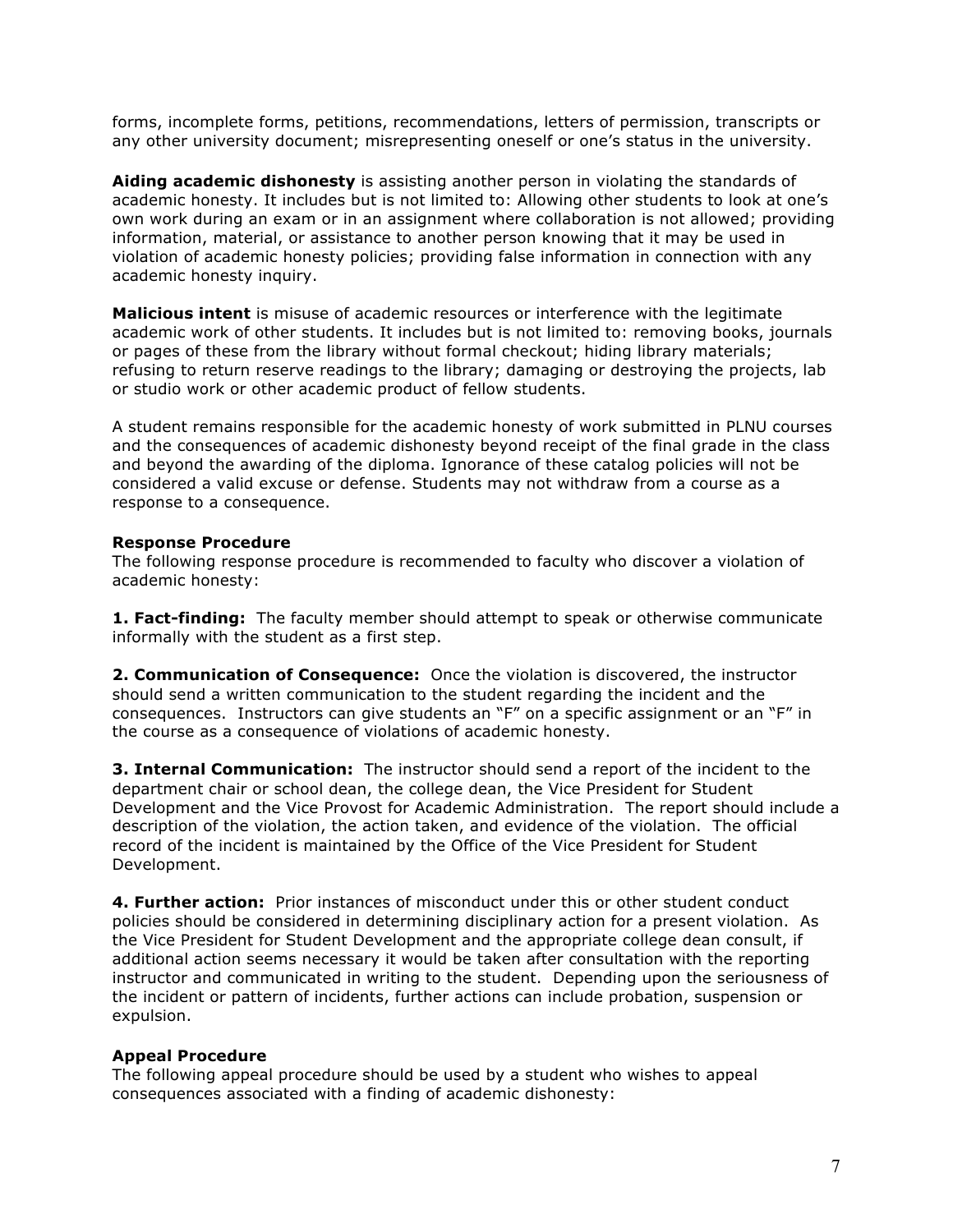**1. Instructor:** The student should present a written appeal of the penalty to the instructor involved. The instructor should respond in writing, with a copy of the response also sent to the department chair.

**2. Department Chair or School Dean:** In the event that satisfactory resolution to the appeal is not achieved between the student and the instructor, the student may submit the appeal in writing to the department chair or school dean, who will review the appeal and send a written ruling to the student and instructor.

**3. College Dean:** Student appeals not resolved at the departmental or school level should be taken to the appropriate college dean for review. The college dean will review the appeal and send a written ruling to the student, instructor and department chair or school dean.

**4. Administrative Committee:** Student appeals not resolved at the college dean level can be submitted to an administrative committee including an academic administrator of the student's choice, the Provost or a designee, the Vice Provost for Academic Administration, and the Vice-President for Student Development or a designee. The appeal decision reached by this committee is final.

Revision based on review academic honesty policies at Purdue University, University of Notre Dame, Wheaton College, Azusa Pacific University and The University of Rochester. Definitions based on those at The University of Rochester and used by permission.

## **LJML Academic Honesty Policy**

The LJML Department deems intellectual and academic integrity critical to academic success and personal development; therefore, any unethical practice will be detrimental to the student's academic record and moral character. Students who present the work of others as if it were their own commit plagiarism. Presenting another's work as one's own includes, but is not limited to, borrowing another student's work, buying a paper, and using the thoughts or ideas of others as one's own (using information in a paper without citation). Plagiarized work will result in a failing grade for the assignment and possibly for the course. In either event, a written report will be filed with the department chair and the area dean. The dean will review the report and submit it to the Provost and the Vice President for Student Development. It will then be placed in the student's academic file.

#### **Public Discourse**

Much of the work we will do in this class is cooperative, by nature of the class discussions and general feedback given to written work and/projects; thus you should think of all your writing and speaking for and in class as public, not private, discourse. By continuing in this class, you acknowledge that your work will be viewed by others in the class.

## **Inclusive Language**

Because the Literature, Journalism, and Modern Language department recognizes the power of language, all public language used in this course, including written and spoken discourse,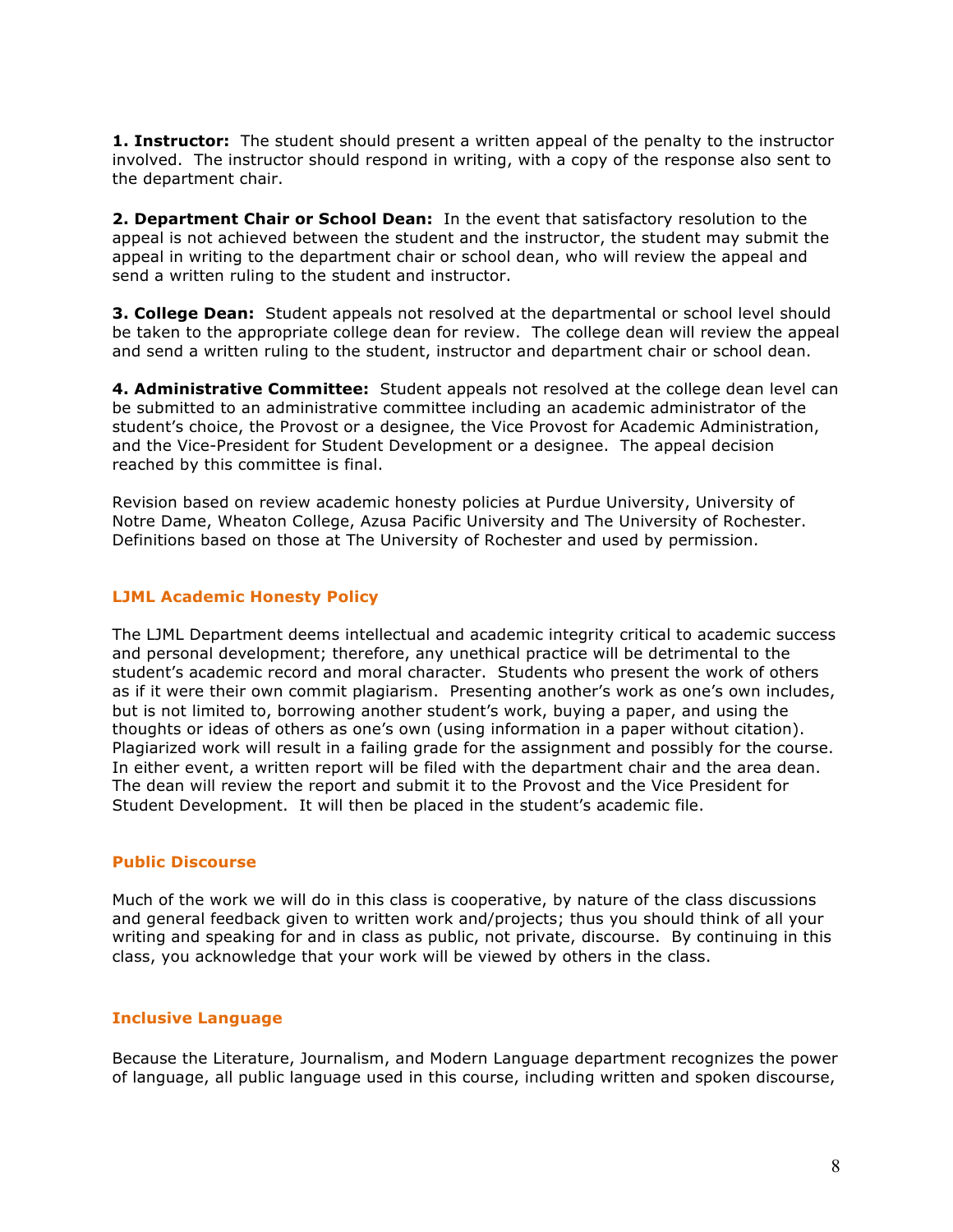will be inclusive. This standard is outlined by all major academic style guides, including MLA, APA, and Chicago, and is the norm in university-level work.

### **Diversity Statement**

Point Loma Nazarene University is committed to diversity in the classroom, in its publications and in its various organizations and components. Faculty and staff recognize that the diverse backgrounds and perspectives of their colleagues and students are best served through respect toward gender, disability, age, socioeconomic status, ethnicity, race, culture and other personal characteristics. In addition, the department of Literature, Journalism, and Modern Languages is committed to taking a leadership position that calls for promoting a commitment to diversity in and out of the classroom and in the practices of writing, journalism, and the study of literature and languages.

#### **Academic Accommodations**

While all students are expected to meet the minimum academic standards for completion of this course as established by the instructor, students with disabilities may require academic accommodations. At Point Loma Nazarene University, students requesting academic accommodations must file documentation with the Disability Resource Center (DRC), located in the Bond Academic Center. Once the student files documentation, the Disability Resource Center will contact the student's instructors and provide written recommendations for reasonable and appropriate accommodations to meet the individual learning needs of the student. This policy assists the University in its commitment to full compliance with Section 504 of the Rehabilitation Act of 1973, the Americans with Disabilities (ADA) Act of 1990, and ADA Amendments Act of 2008, all of which prohibit discrimination against students with disabilities and guarantee all qualified students equal access to and benefits of PLNU programs and activities.

Students have the right to appeal decisions regarding academic accommodations. In order to provide prompt and equitable resolution, the student must submit a written or verbal statement to the Director of Academic Advising who will conduct the appeal process in consultation with the Vice President for Student Development.

#### **Final Examination Policy**

Final Examinations are the culminating learning event in a course, and they are scheduled to take into account all the different courses and departments across the university. The exam schedule varies from year to year. The final examination schedule is posted on the Class Schedules site. You are expected to arrange your personal affairs to fit the examination schedule. In the rare case that you may be scheduled for more than three (3) final examinations on the same day, you may work out an alternate time for one of your exams with your professors. This is the only university-sanctioned reason for taking a final exam at a time other than the officially scheduled time for the exam. Please confirm your final examination schedule the first week of classes, and schedule those exam times into your daily planners and calendars now. If you find that your final exam schedule is the one described above, please meet with your professors as soon as possible so that they may help you to make alternative arrangements for taking your exams. Department